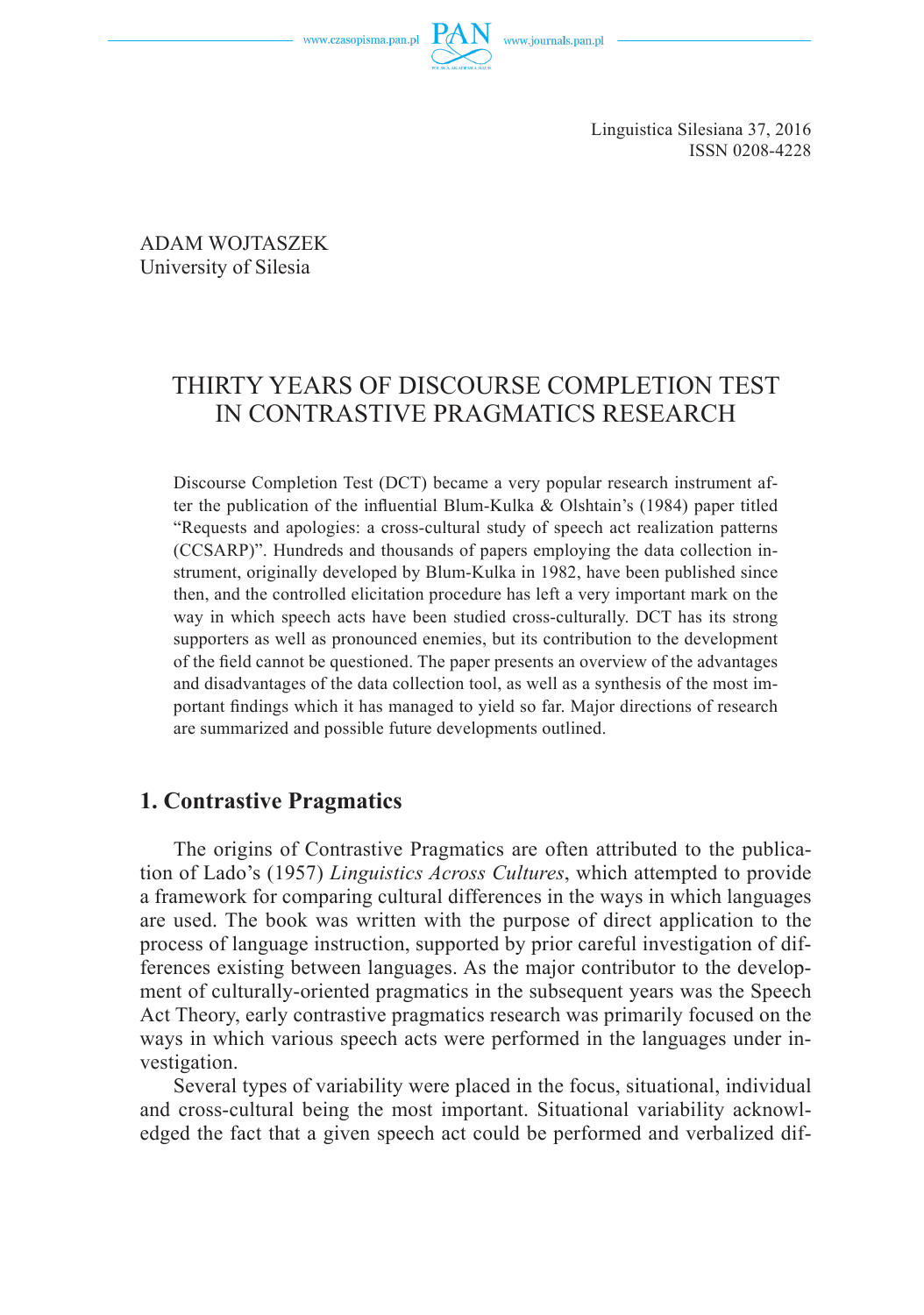

ferently depending on factors such as the setting, the relative status of participants, the social distance between them, the social roles which they perform, the distribution of duties and obligations, time constraints and the like. Individual variability recognized differences between the psychological and the cognitive characteristics of particular participants which might lead to different strategic choices and variable performance of the same speech act in the same situational settings. Finally, cross-cultural variability corresponded either to different performance of native speakers of different languages within similar situational constraints, to differences between native speakers and non-native speakers of the same language, or even to different performance of speakers with different native language backgrounds using the same target language as non-native speakers.

More recent developments in Contrastive Pragmatics have seen the move beyond the investigation of speech act realization patterns to include such phenomena as discourse markers, modality, patterns of polite and impolite linguistic behavior, discursive practices, intercultural communication, cultural scripts, humor and even genres, which have been shown to exhibit different features across cultures. These new developments have been attested in recent publications such as *Developing Contrastive Pragmatics* edited by Pütz and Neff-van Aertselaer (2008), *Contrastive Pragmatics* edited by Aijmer (2011), or *Researching Sociopragmatic Variability* edited by Beeching and Woodfield (2015).

### **2. Discourse Completion Test – origins and overview**

Before the Discourse Completion Test (DCT) is introduced a short notice on the scope of the present paper is in place. It is not aimed at presenting the results of research pertaining to the realization patterns of various speech acts across cultures, although many papers reporting on such research will be referred to. If any data or findings are commented or evoked, it will be in a major part with reference to the data collection instruments which were used in the studies. The focus of the present paper is purely methodological, limited to one particular data collection tool, against the background of other instruments employed by investigators.

In late 1970-s and early 1980-s the necessity to modify language teaching curricula to include pragmatic and culture-related factors became very pressing. Criticism levelled at inadequate syllabi, neglecting the functional perspective of language and the culture-driven patterns of language use, together with developments of Speech Act Theory, produced a niche which could only be filled with extensive cross-cultural investigation of speech act performance, which could later be applied in the development of better teaching materials. These were perfect circumstances for such projects as the Cross-Cultural Study of Speech Act Realization Patterns (CCSARP) initiated by Blum-Kulka and Olsh-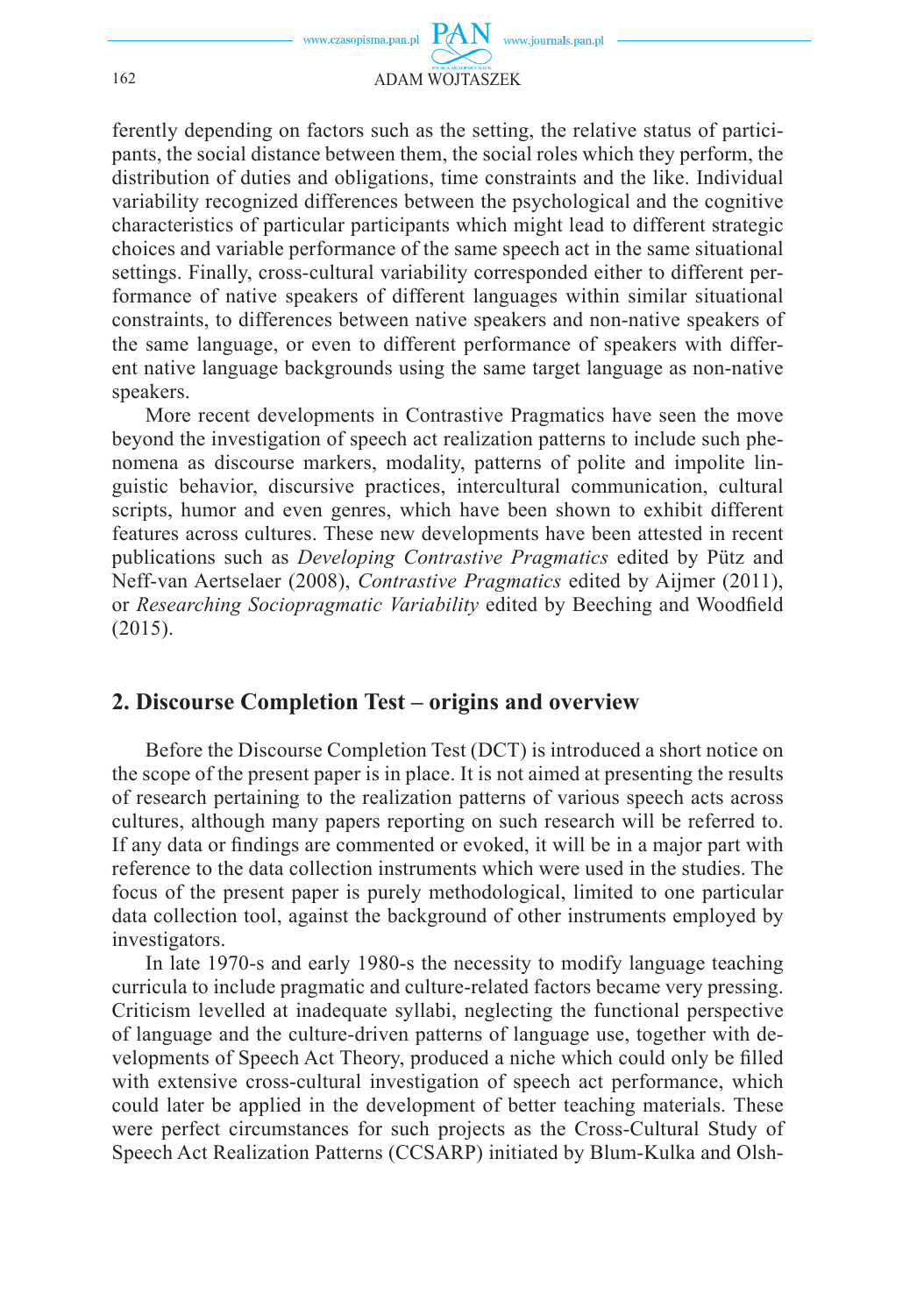tain (1984), which aimed at collecting large samples of data from both native and non-native speakers of various languages in order to find patterns of language use in a broad variety of situational settings.

In order to satisfy the need for extensive data sets the project had to be based on a methodology capable of meeting a number of requirements which often seemed to be mutually exclusive, or at least very difficult to reconcile. First of all, in order to be widely applicable, the findings had to cover a relatively extensive range of naturally occurring situations in which particular speech acts could be performed. Secondly, to meet the requirement of proper representativeness, the data collection tool had to offer the potential of yielding very rich samples. Thirdly, the procedure had to be replicable for the sake of consistency of findings and the prospective comparability of the results. Finally, the tool had to be very practicable, reducing to the very minimum the necessary time and effort which had to be invested in the process of data collection. The answer to all these needs was offered in the form of the DCT.

The instrument was initially developed for the purpose of investigating lexical simplification by language learners (Levenston  $\&$  Blum 1978), and later applied to the study of speech act performance of learners of Hebrew as a second language (Blum-Kulka 1982). However, it was the paper on the investigation of requests and apologies (Blum-Kulka & Olshtain 1984) which popularized the DCT as the most efficient data collection tool of its time. Many books published subsequently only confirm this fact (Blum-Kulka, House,  $\&$  Kasper 1989; Kasper 2000; Aijmer 2011).

A typical DCT has a written form (that is why it is often also abbreviated as WDCT), and consists of a certain number of situational descriptions (usually between 10 and 20) followed by a short dialogue containing some empty fragments to be filled by the study subjects, who are asked to imagine that they are acting in particular situational roles and to write down what they would most probably say in such circumstances. The examples below are quoted from the original paper by Blum-Kulka and Olshtain and their purpose was to elicit requests (1) and apologies (2):

(1) *At a students' apartment*

 Larry, John's room-mate, had a party the night before and left the kitchen in a mess.

 **John**: Larry, Ellen and Tom are coming for dinner tonight and I'll have to start cooking soon;  $\mathcal{L}_\text{max} = \mathcal{L}_\text{max} = \mathcal{L}_\text{max} = \mathcal{L}_\text{max} = \mathcal{L}_\text{max} = \mathcal{L}_\text{max} = \mathcal{L}_\text{max} = \mathcal{L}_\text{max} = \mathcal{L}_\text{max} = \mathcal{L}_\text{max} = \mathcal{L}_\text{max} = \mathcal{L}_\text{max} = \mathcal{L}_\text{max} = \mathcal{L}_\text{max} = \mathcal{L}_\text{max} = \mathcal{L}_\text{max} = \mathcal{L}_\text{max} = \mathcal{L}_\text{max} = \mathcal{$ 

**Larry**: OK, I'll have a go at it right away.

(2) *At the professor's office* 

 A student has borrowed a book from her teacher, which she promised to return today. When meeting her teacher, however, she realizes that she forgot to bring it along.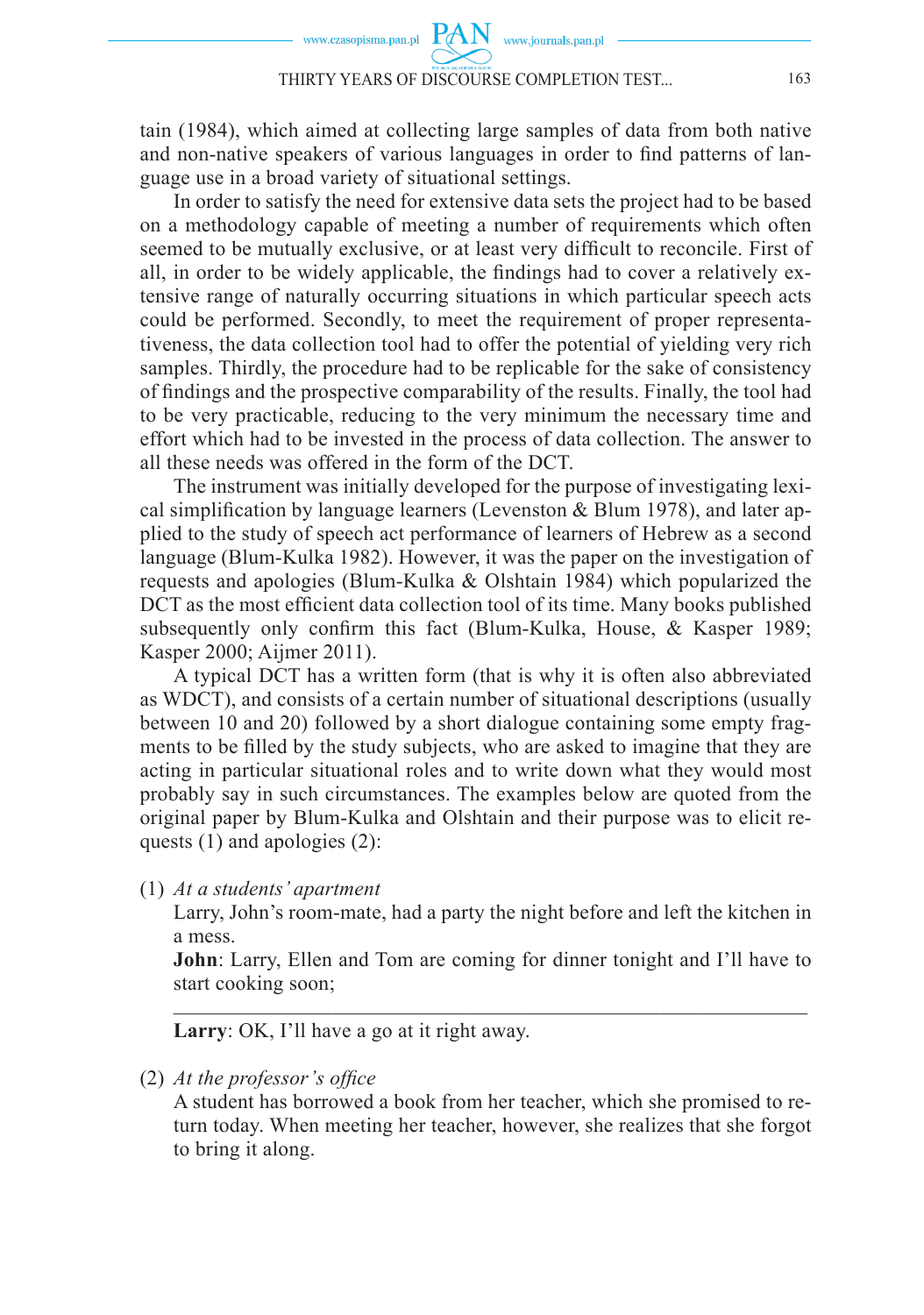

 **Teacher**: Miriam, I hope you brought the book I lent you.  **Miriam**: \_\_\_\_\_\_\_\_\_\_\_\_\_\_\_\_\_\_\_\_\_\_\_\_\_\_\_\_\_\_\_\_\_\_\_\_\_\_\_\_\_\_\_\_\_\_\_\_\_\_\_\_  **Teacher**: OK, but please remember it next week. (Blum-Kulka & Olshtain 1984, p. 198)

The italicized fragments provide a short description of the setting where a particular conversational exchange takes place. The short description which follows contains information on the social roles of the participants and their relationship, plus some relevant account of previous events which led to the conversation. The onsets of participants' contributions are indicated by their names or social roles in bold type, and in both conversations there is an empty line which needs to be filled in with an appropriate contribution. The situational descriptions and the fragments of the conversational exchanges serve as sufficient prompts for the appropriate speech act which is being elicited.

DCTs constructed in the way specified above exhibit a number of important advantages. Most importantly, they offer a very high control of situational variables: all respondents act in the same social roles, in the same situations and with the same background knowledge. This translates into high replicability of the study design and high comparability of the gathered data sets. Additionally, the DCT may be developed in such a way that it will contain entries representing many possible configurations of relevant socio-linguistic and contextual variables, including such settings which are usually inaccessible for naturalistic data collection. They can be manipulated at ease and adapted for the particular study purpose and research questions. There is no doubt that the DCT is very practicable: it is relatively easy to design, simple in administration and capable of returning high volumes of data in a relatively short time, without considerable effort on the part of the researcher. Many scholars have also benefitted from the fact that it is highly recognizable as a data collection tool and has been used in an impressive number of studies all over the world to date.

Obviously, there are also important reservations and disadvantages, acknowledged and voiced quite frequently by both ardent enthusiasts and sworn adversaries. The most important shortcoming of the DCT is the artificial status of data which it provides. In no way can the findings be labelled as reporting the natural and spontaneous use of language. The degree to which DCT-collected data diverges from the real language is, of course, a matter of dispute and may actually be variable from instance to instance, but the difference is always there. Additionally, DCTs very seldom give insight to such features of natural conversations as discourse markers, false starts, repetitions and prosody, and usually are biased towards higher levels of formality of expression. The responses are usually limited to a short single turn and constrain the participants' freedom in strategically controlling the conversation. Additionally, the contributions are often to a large degree pre-specified, in the sense that certain locutionary choices are much more appropriate than others, due to specific contextual embedding and the fragments which have already been given in advance. Occasionally, the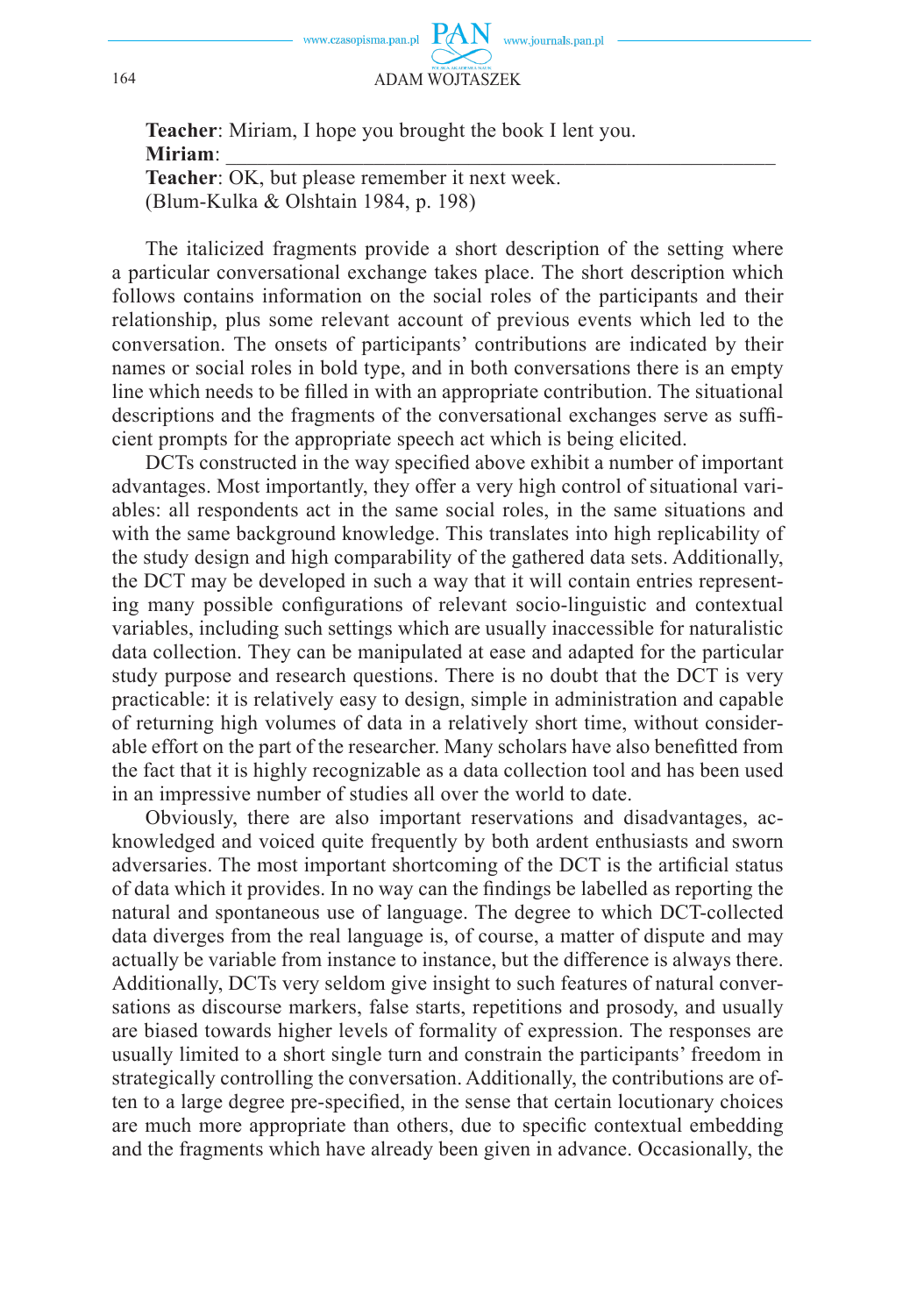instrument may also suffer from unclear formulation of background information or the imposition of situational contexts and social roles with which the participants are not familiar or in which they feel uncomfortable. Finally, we cannot forget about the tendency common to everyone in a situation involving awareness of being in some way tested to act in a way which would either please the investigator or present ourselves in a better light.

The remaining part of the paper will be devoted to careful inspection of the advantages against the shortcomings characterized above, on the basis of numerous studies, both practically and methodologically oriented, in order to determine the significance and usefulness of the DCT in present-day and future applications.

### **3. Applicability of DCT to the study of speech acts**

It is impossible to list all publications which provide reports on studies employing the DCT as a data collection tool, there are thousands of them. Looking through their titles allows us, however, to identify certain preferences of the investigators in connection with the types of speech acts most willingly studied with the application of the DCT. The most popular include requests (e.g. Faerch and Kasper (1989), Rintell and Mitchell (1989), Van Mulken (1996), Lee (2005), Woodfield (2006), Economidou-Kogetsidis (2008; 2009; 2013), Woodfield and Economidou-Kogetsidis (2010)), apologies (e.g. Bataineh (2006), Afghari (2007), Kim (2008), Jebahi (2011)), complaints (e.g. Tanck (2004), Vásquez (2011)), compliments (e.g. Yuan (2001), Golato (2003), Jucker (2009)), compliment responses (e.g. Tang and Zhang (2009)), refusals (e.g. Beebe, Takahashi and Uliss-Weltz (1990), Tanck (2004)), greetings (e.g. Żurek (2007)) and expressing and responding to thanks (e.g. Bieswanger (2015), Eisenstein and Bodman (1986), Yusefi et al. (2015)). It is possible and indeed practiced to employ the DCT to the exploration of realization patterns of virtually any speech act, but the ones mentioned above constitute a visible majority.

In the course of time the instrument was often modified and tested for its reliability and validity potential, because in spite of its simplicity and straightforwardness of design, a lot of attention and care has to be invested in the process of preparation. For example, Billmyer and Varghese (2000) decided to check the influence of expanding the situational prompt on the quantity and quality of collected data. It turned out that more extended, precise and elaborate situational descriptions delivered significantly longer and more elaborate request formulations in both groups under investigation (native speakers and non-native speakers of English). Rose (1992), on the other hand, wanted to find out in what way getting rid of hearer's response in the DCT would influence the request formulations provided by participants. The findings could not be interpreted as supporting such a modification of the DCT, because although the request formulations were a bit longer and used more supportive moves and downgraders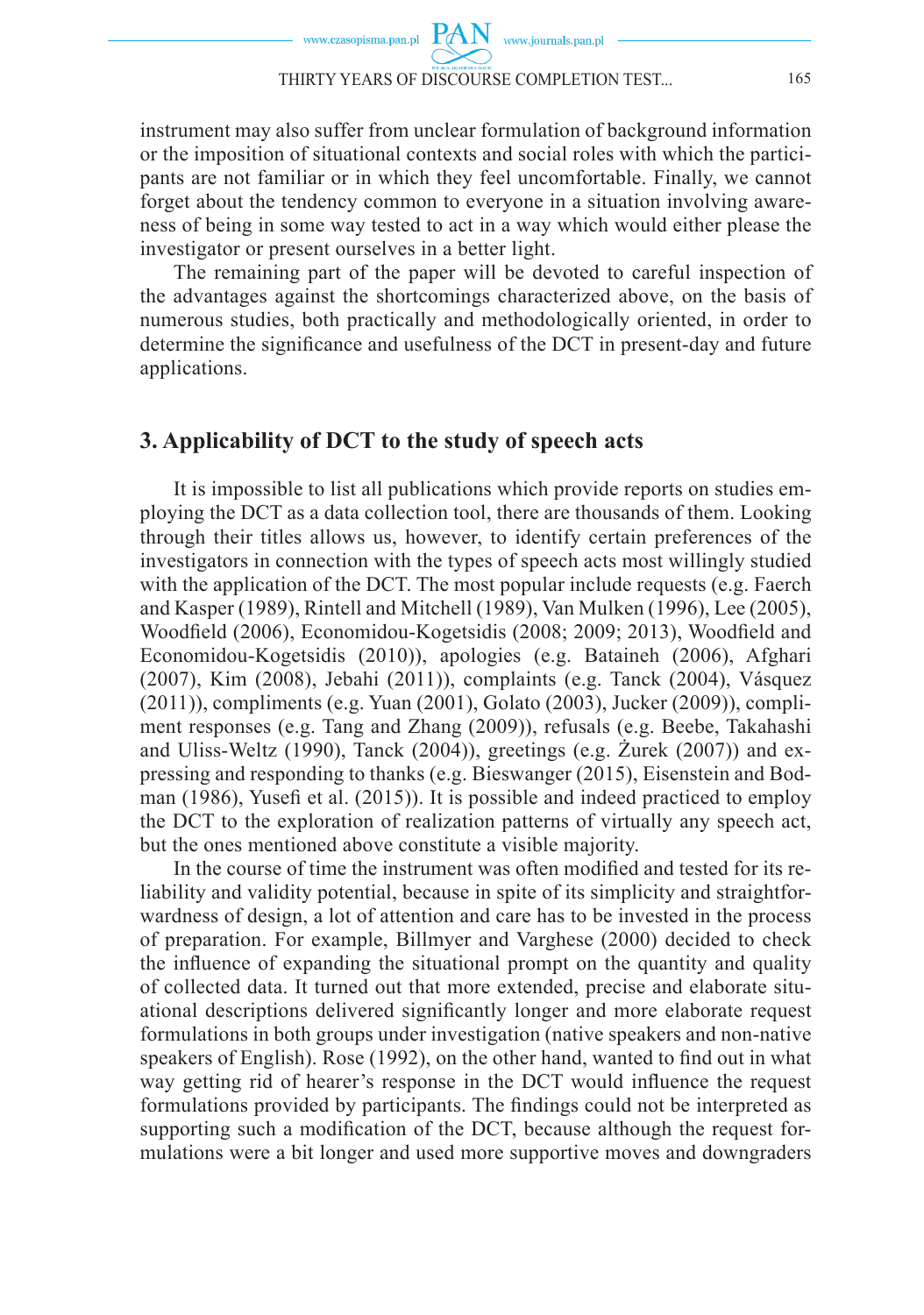

when no hearer response was included in the DCT, the type and level of directness of the request itself was not visibly influenced.

Occasionally, also the applicability of DCTs to various languages was placed in the foreground. In the conclusion to the study of Japanese and American English requests, Rose (1994) tentatively suggests that open-ended DCTs may be less appropriate for investigations in non-Western contexts, while Nelson, Al Batal and El Bakary (2002) demonstrate a positive effect of replacing written forms with response recordings on their length and naturalness in Arabic.

### **4. The DCT against other data collection methods**

In order to compare the DCT with other data collection tools and methods it is convenient to refer first to their schematic representation against the axis of respondents' control over the language which they are faced with or which they are asked to produce. It could also be described as an axis of freedom of expression. The figure below is a slightly modified version of the diagram created by Kasper and Dahl (1991, p. 3):



Figure 1. Comparison of various forms of data collection (extended after Kasper & Dahl 1991)

Starting from the left, we have tasks which do not involve any language production; instead, the participants are presented with ready-made samples of language and they are asked to perform various tasks, such as rating them on a scale of appropriateness or grammaticality, choosing the most suitable one or making some longer comments on aspects relevant to the study. The first neighbour to the right is the DCT, which involves relatively controlled production, where the freedom of choice of the form of expression is to a large degree limited. Closed role plays constitute the next form of elicitation, thanks to which certain features of natural conversations, such as prosody, discourse markers, repetitions or false starts, may be recorded. Open role plays, in turn, give the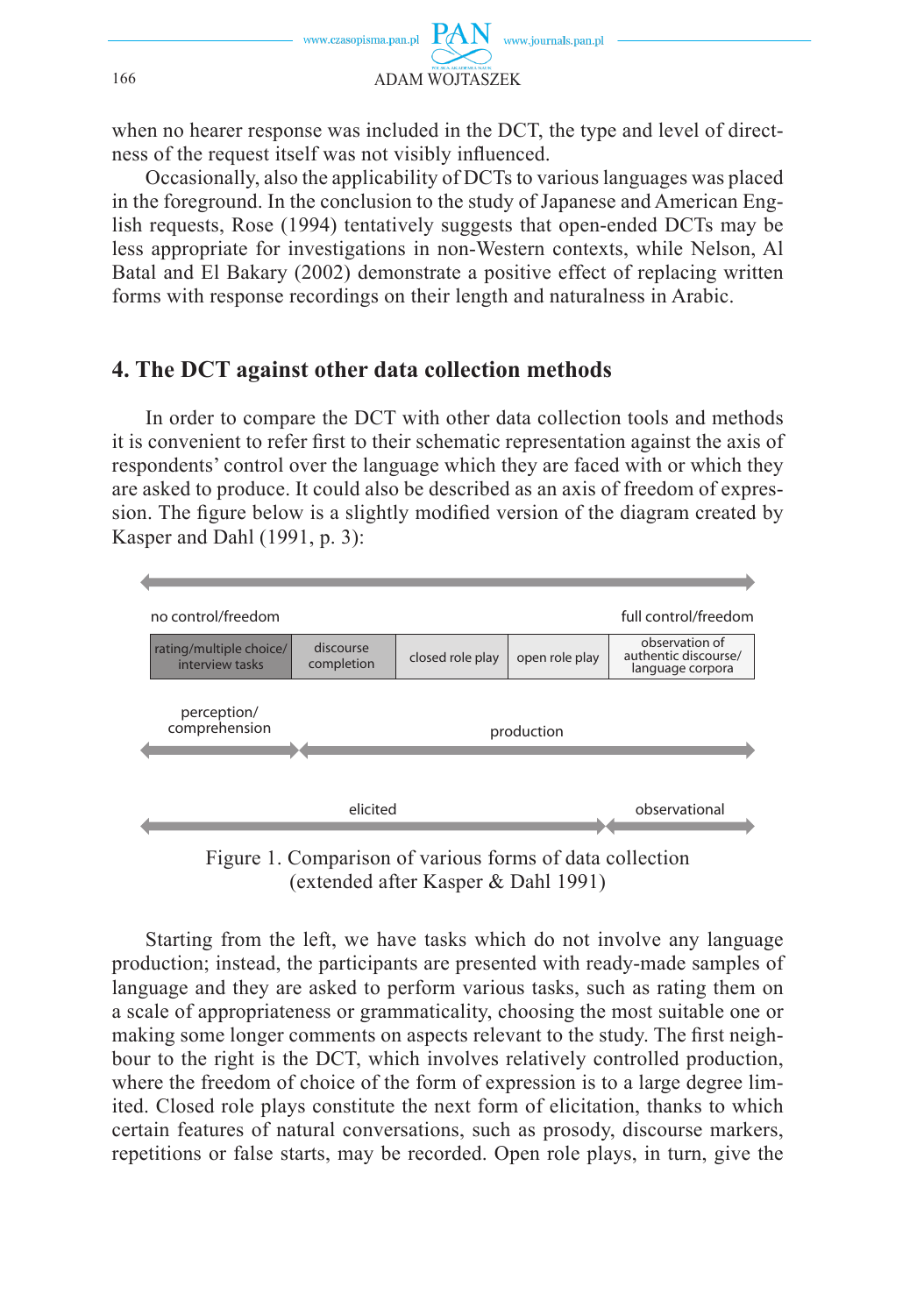participants full freedom to apply strategic planning of the discourse structure, although they still belong to elicitation techniques, where we do not deal with authentic situations. The extreme right represents the shift to observational techniques, which involve natural language use as it occurs in real situations, where the participants are in full control of their linguistic performance. Both spoken and written form of language can be in the focus of attention, depending on the study design and purpose.

The report by Kasper and Dahl (1991) is actually an extended review of a large selection of studies which were published over the period of preceding twelve years, employing various methods of data collection. The authors note that although naturally occurring language is the ultimate and ideal object of linguistic investigation, such studies are rare, mainly due to serious organizational disadvantages. Additionally, it has to be admitted that naturalistic data collection is possible only in a limited range of settings. As the authors write, "with the exception of highly routinized and standardized speech events, sufficient instances of cross-linguistically comparable data are difficult to collect through observation of authentic conversation" (Kasper & Dahl 1991, p. 41). That is why the central point of the paper is a multifaceted comparison of role plays against DCTs.

Role plays have one obvious advantage over DCTs: they yield language which is much closer to real conversational behavior, as it contains multiple turns, is strategically organized, and exhibits such conversational features as prosody, false starts, repetitions and overlapping. Additionally, role play studies are easily replicable. On the other hand, they are much more difficult in technical handling, because they require careful transcription, which is very time consuming and always involves some simplifications and possibly also distortion of the original material. Kasper and Dahl also indicate that in the process of role play data analysis interrater reliability is harder to achieve (p. 21), although later they add that "there is [still] a great need (…) for comparative studies of the validity of different elicitation techniques" (p. 41).

In response to this requirement, the study of Felix-Brasdefer (2010) offers an extensive overview of DCTs, role plays and verbal reports in the context of validity and reliability. As far as the interrater reliability is concerned, the figures speak in favor of DCTs. Quoting the findings of Hudson (2001), Felix-Brasdefer reports that DCT studies yield 0.86 score for interrater reliability, compared to 0.75 for role plays and 0.78 for data obtained in language labs (Felix-Brasdefer 2010, p. 44). However, the main point of focus for Felix-Brasdefer is the notion of validity, which is analyzed in several dimensions: related to content, construct and criterion.

As far as the content validity of various instruments is concerned, it is in fact dependent on a particular research design and the care invested in the preparation of the data collection tool. The degree to which a particular item measures intended properties of a given area, or how well the items encompass the range of situations in which a given speech act is performed, does not really depend on the choice between a DCT and a role play: it is more the outcome of the quality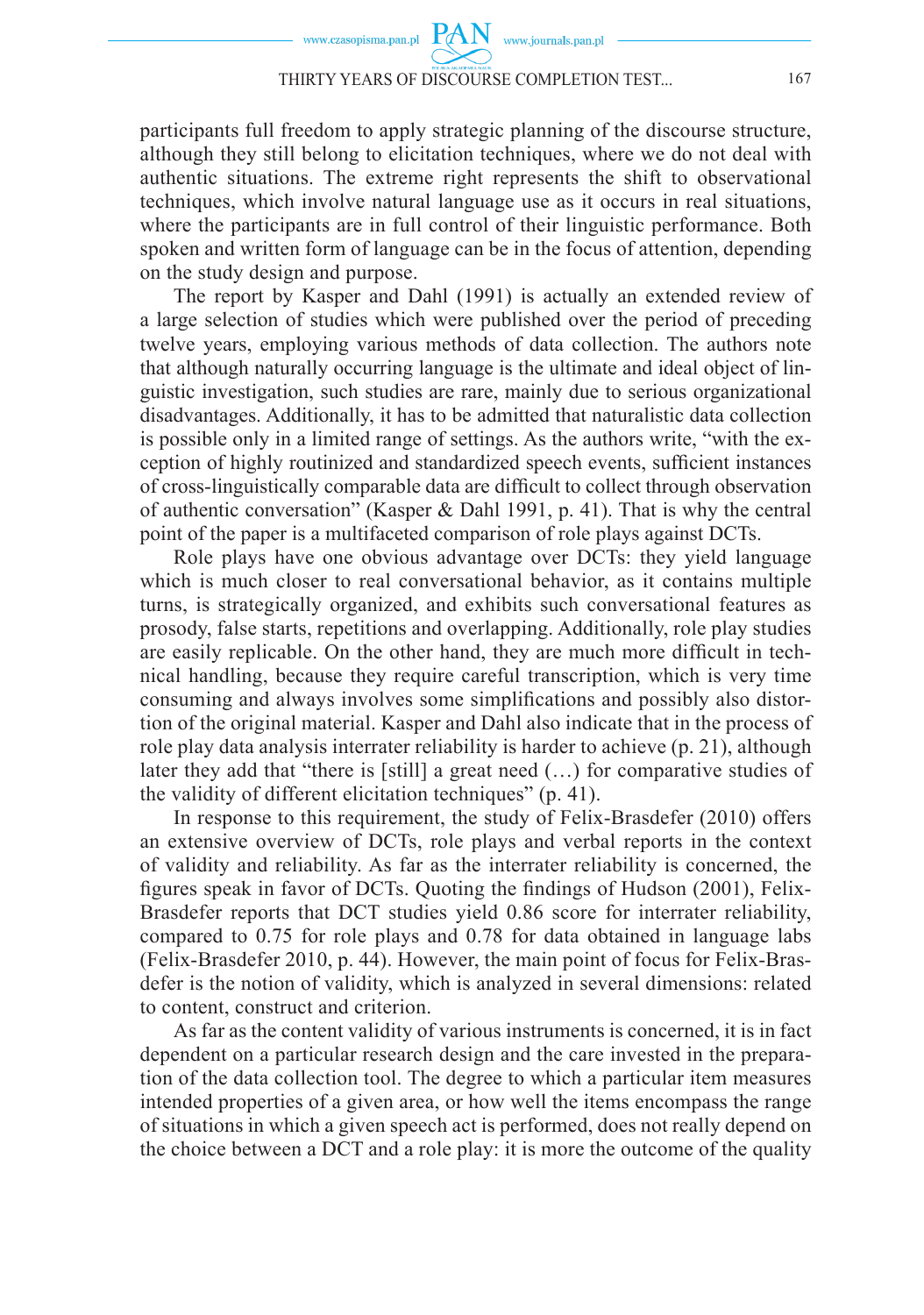

of construction of either of them. However, when we inspect more closely the construct validity of DCTs and role plays (i.e. their internal structure, in relation to which aspect of pragmatic competence they attempt to measure), it turns out that if we focus on interaction, then some serious disadvantages of both role plays and DCTs may be exposed. For example, in role plays in which students are asked to perform together with their university professors, their real-life roles can very significantly interfere with the roles which they are asked to act out. In turn, while filling in DCT response sheets, participants are very often highly inhibited by the closed and prescribed situational scenarios.

Before any conclusions are formulated, however, it is necessary to return once again to naturalistic data collection, which in recent years received a very important new dimension. This new face is represented by language corpora, which are more and more frequently exploited in linguistic investigations. When Kasper and Dahl were writing their paper, computer-assisted handling of electronically recorded language data was in its infancy. Nowadays very rich collections of authentic language use are available to the researchers, together with increasingly sophisticated and ingenious software offering unlimited research options. The question is, however, what important changes this has brought into the research methodology and in which dimensions our insight into the real language use has become richer and more illuminating.

Very interesting observations are reported by Jucker (2009), who uses the investigations of the speech act of complimenting to pinpoint the major differences between the types of research which he calls 'armchair' (intuited data), 'field' (natural data) and 'laboratory' (elicited data). As the naturally occurring language is available nowadays in form of language corpora, Jucker decided to focus on the potential differences between the more traditional form of data collection (field notes) and the corpus method, as one of the central issues in the paper. His illustration takes advantage of an earlier study which he conducted with his colleagues (Jucker, Schneider, Taavitsainen, & Breustedt, 2008), in order to compare the results of the classic investigation of compliments by Manes and Wolfson (1981) with an attempted replication based on corpus data.

One important difference between the two study designs is the method of identification of the target construction. In field work, every instance of language use identified as a complement is noted down first, and then the examples are analyzed in order to identify the emerging patterns which most frequently occur, which in turn can be used to elaborate generalized formulae composed of metalinguistic labels. In extracting data from language corpora the analysts work in the opposite direction: they have to use metalinguistic labels to produce search strings capable of returning the examples of authentic language use recorded in the corpus. In the former situation the procedure is largely inductive, in the latter case – predominantly deductive. Thus, in an attempt to find the kind of constructions reported by Manes and Wolfson, Jucker and his colleagues had to construct search strings based on the generalizations identified by the former. However, in spite of great care invested in the elaborations and subsequent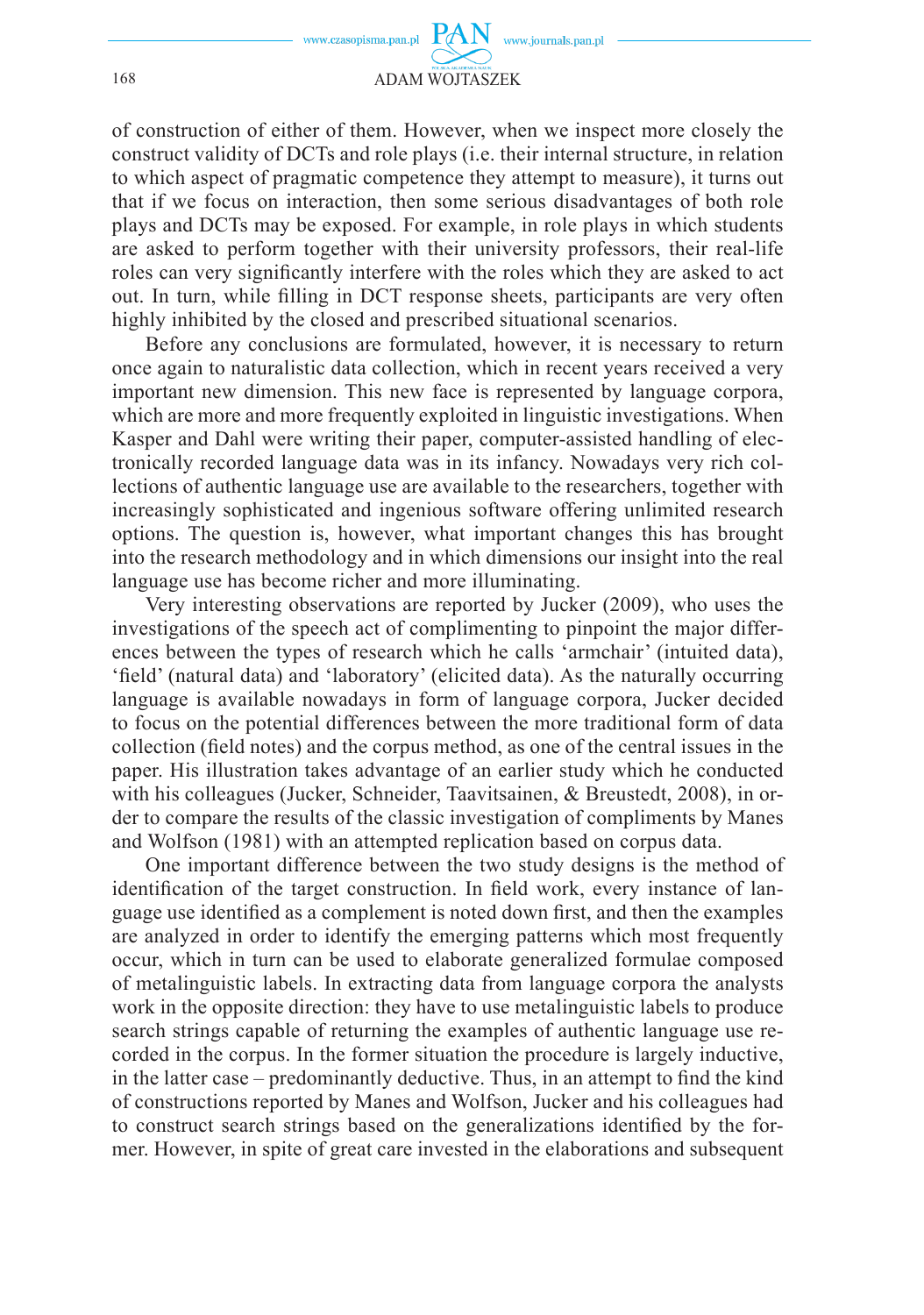'manual' checking of the results, it turned out that the findings reported in the two studies were significantly divergent, in that the most frequent pattern in Manes and Wolfson's study was considerably overgenerated, while the next two substantially undergenerated in the study by Jucker et al.

The comparison allowed to highlight the major drawbacks of corpus analysis, although the criticism of this method was by no means the authors' intention. They wanted to stress that it is extremely difficult to produce search strings which neither undergenerate nor overgenerate the correct examples, that the software frequently filters out all search results which only slightly diverge from the search string (because of false starts, hesitation sounds, untypical connections, insertions and discourse particles) or which extend over a couple of turns, and that the data must often be checked manually in order to eliminate incorrect examples. It can also be added that corpus analysis will never allow to identify very untypical examples of a given speech act, although we come across them on everyday basis. Studies involving careful manual analysis of relatively small corpora often surprise us with examples escaping all possible classifi catory labels or patterns (e.g. untypical instances of compliments quoted in Lewandowska-Tomaszczyk (1989)). The conclusion is that there is no flawless method of collecting data and that the choice must always be based on careful consideration of all advantages and disadvantages which they offer.

#### **5. Synthesis versus selection**

The suggestions formulated in most of the papers reviewed above seem to have one common denominator. All authors in some way speak in favor of combining the advantages of particular data collection tools, and the most evident solution seems to be exploitation of at least two different ones in every study.

Perhaps not all authors are so explicit about it, but we can sometimes read the recommendation between the lines. For example, in Jucker (2009) we read that ideal method does not exist, that in fact the choice depends predominantly on the research question(s), and that it is not necessary to use as many methods as possible in a given research. Most importantly, more modesty is required in arguing for the superiority of any of the methods and in generalizing the results or applicability of our findings. It is Felix-Brasdefer  $(2010)$  who goes this one step further, when he recommends the use of verbal reports as instruments validating the experimental data. In his opinion, both concurrent and retrospective reports increase content and construct validity of DCTs. Another good solution involves the use of speech data gathered in institutionalized settings (where it is relatively easy to obtain), in order to validate simulated examples. One more alternative is proposed by Woodfield (2008), who shows how combining a DCT with a concurrent verbal report by native speakers of Enlgish may produce a better and more authentic version of the DCT, to be later used in further research. Economidou-Kogetsidis (2013), in turn, advocates taking advantage of DCT-elicited data as preliminary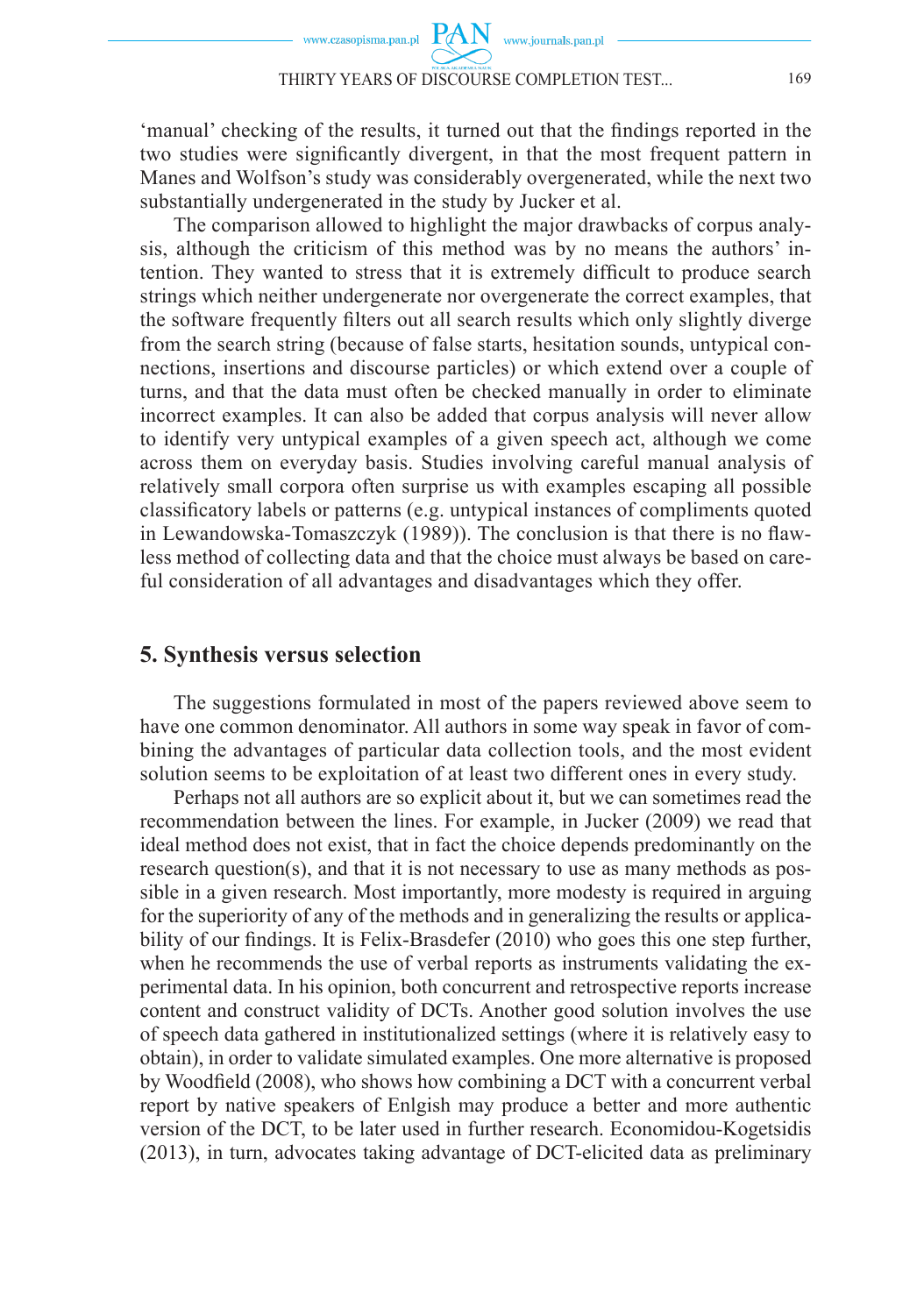information on the semantic formulas, the general tendencies and pragmalinguistic preferences of native speakers, which can be later investigated in more detail with the help of some other data collection tools.

The preference for combination is not anything new, it seems quite evident in a number of earlier studies: Beebe & Cummings (1985), who compared refusals obtained with the help of DCTs with those recorded from telephone conversations, Eisenstein & Bodman (1986), who studied expressions of gratitude with the help of a DCT supported by informal interview, Bodman & Eisenstein (1988), in which DCT results were compared to data obtained with open role plays and natural language recordings, and Rintell & Mitchell (1989), who looked at requests elicited with a DCT and a controlled role play. In all these studies and in many subsequent ones, DCTs are combined with other data collection tools in order to render the findings more reliable and trustworthy.

In addition to increased reliability and validity, combination provides us also with valuable information on the inherent advantages of each data collection instrument. For example, in her study of requests obtained with a DCT and from authentic telephone conversations involving service situations, Economidou-Kogetsidis (2013) was able to observe that the use of a DCT leads to increased directness, syntactic and lexical simplification, and more speakeroriented request perspective (dominance of 'want' statements). Higher level of directness can be the result of the absence of a real person as a conversational partner; with other people present the need for facework and pressure related to politeness is always higher. The simplifications are the natural consequence of the closed character of the instrument, whereas the application of speaker-oriented perspective can be again attributed to the absence of a real conversational partner, with whom more status-related negotiation would be necessary, next to the obvious recognition of the other person's rights and needs.

Selection of a single data collection instrument, on the other hand, would usually entail a more limited scope of study or its preliminary character, especially if the only instrument used is the DCT. It will be typically the first choice for scholars taking their first steps in investigating pragmalinguistic variability and trying to establish their position in the world of academia. Symptomatically, most of recently published papers investigating speech act realization patterns come from the Middle East and Africa, and the majority of authors successfully employ the DCT format as their data collection tool. One of the reasons is that it is a relatively safe instrument, in the sense that if it is properly constructed and executed, the findings are usually reliable and difficult to question or refute.

For the same reason the DCT is a valuable asset in the process of education and training of young linguists. When properly introduced and used in smallscale research projects by students of linguistics, it can very quickly expose the weaknesses of any research design, as well as powerfully demonstrate the strengths of structured investigation. Offering the students some practice with a DCT-based research can undoubtedly contribute very largely to their development as young researchers.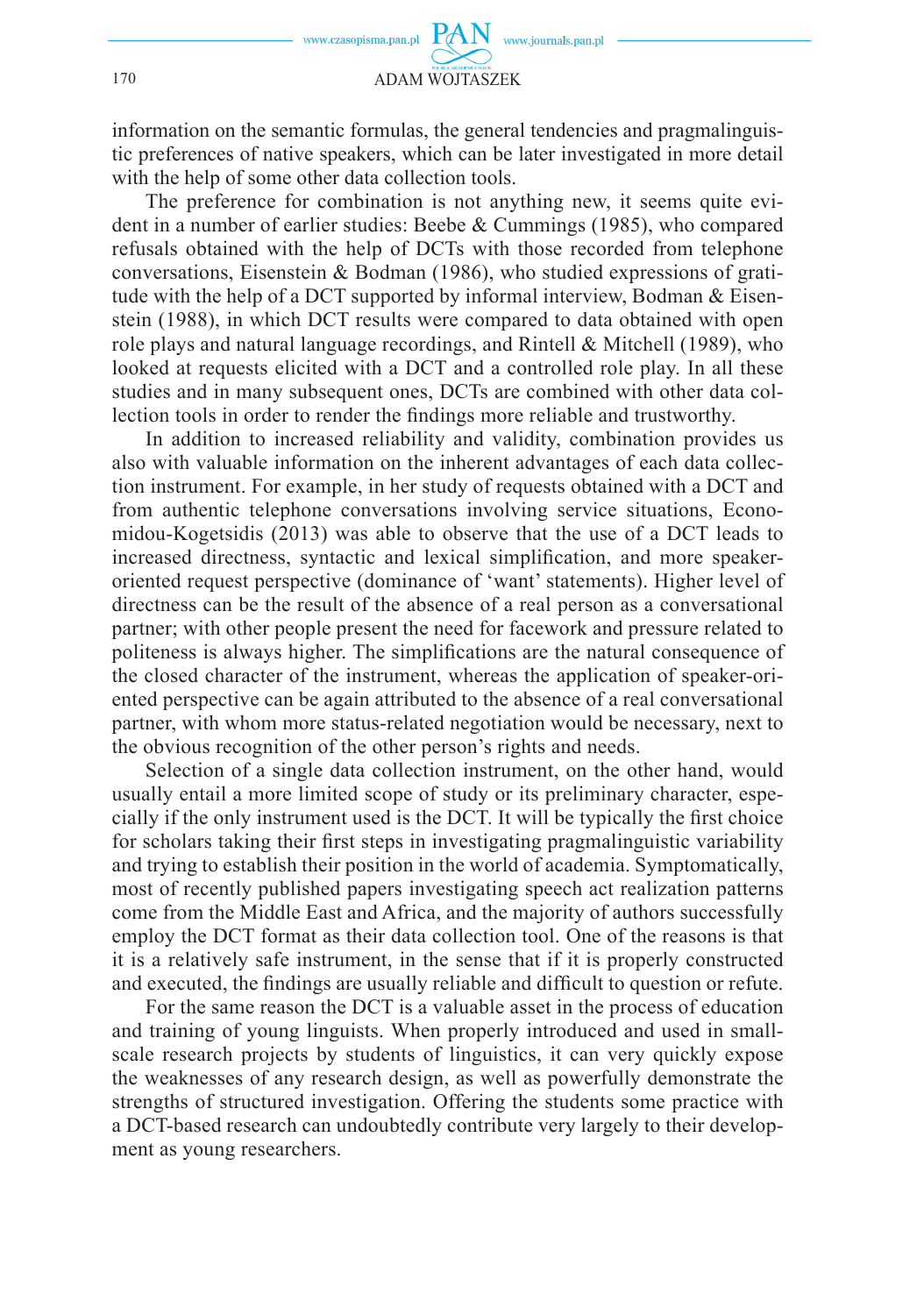It does not mean, however, that the DCT is some kind of a toy for beginners only. It will remain a very powerful and influential data collection tool, applied also in very sophisticated and ambitious projects. As the research and its criticism so far have shown, there are so many advantages which the DCT offers (presented at length throughout the paper) that we cannot simply afford dismissing it as an infantile instrument. On the contrary, being aware of all its limitations and strengths, we can construct and use it in research in such a way that will guarantee high quality of both the obtained data and the conclusions drawn from its analysis.

## **References**

- Afghari, A. 2007. A sociopragmatic study of apology speech act realization patterns in Persian. *Speech Communication* 49: 177-185.
- Aijmer, K. (ed.). 2011. *Contrastive pragmatics.* Amsterdam/Philadelphia: John Benjamins.
- Bataineh, R.F. 2006. Apology strategies of Jordanian EFL university students. *Journal of Pragmatics* 38(11): 1901-1927.
- Beebe, L.M., & M.C. Cummings 1985. *Speech act performance: A function of the data collection procedure.* Paper presented at the TESOL Convention, New York.
- Beebe, L.M., T. Takahashi & R. Uliss-Weltz 1990. Pragmatic transfer in ESL refusals. In R.C. Scarcella, E.S. Anderson & S.D. Krashen (eds.), *Developing communicative competence in a second language*, 57-73. New York: Newbury House.
- Beeching, K., & H. Woodfield (eds.). 2015. *Researching sociopragmatic variability*. Basingstoke: Palgrave Macmillan.
- Bieswanger, M. 2015. Variational pragmatics and responding to thanks revisited. *Multilingua* 34(4): 527-546.
- Billmyer, K., & M. Varghese 2000. Investigating instrument-based pragmatic variability: effects of enhancing discourse completion tests. *Applied Linguistics* 21(4): 517-552.
- Blum-Kulka, S. 1982. Learning how to say what you mean in a second language: A study of speech act performance of learners of Hebrew as a second language. *Applied Linguistics* 3: 29-59.
- Blum-Kulka, S., & E. Olshtain 1984. Requests and apologies: A cross-cultural study of speech act realization patterns (CCSARP). *Applied Linguistics* 5: 196-213.
- Blum-Kulka, S., J. House & G. Kasper (eds.). 1989. *Cross-cultural pragmatics: requests and apologies.* Norwood, N.J.: Ablex.
- Bodman, J., & M. Eisenstein 1988. May God increase your bounty: The expression of gratitude in English by native and non-native speakers. *Cross Currents* 15: 1-21.
- Economidou-Kogetsidis, M. 2008. Internal and external mitigation in interlanguage request production: the case of Greek learners of English. *Journal of Politeness Research: Language Behaviour, Culture* 4(1): 111-138.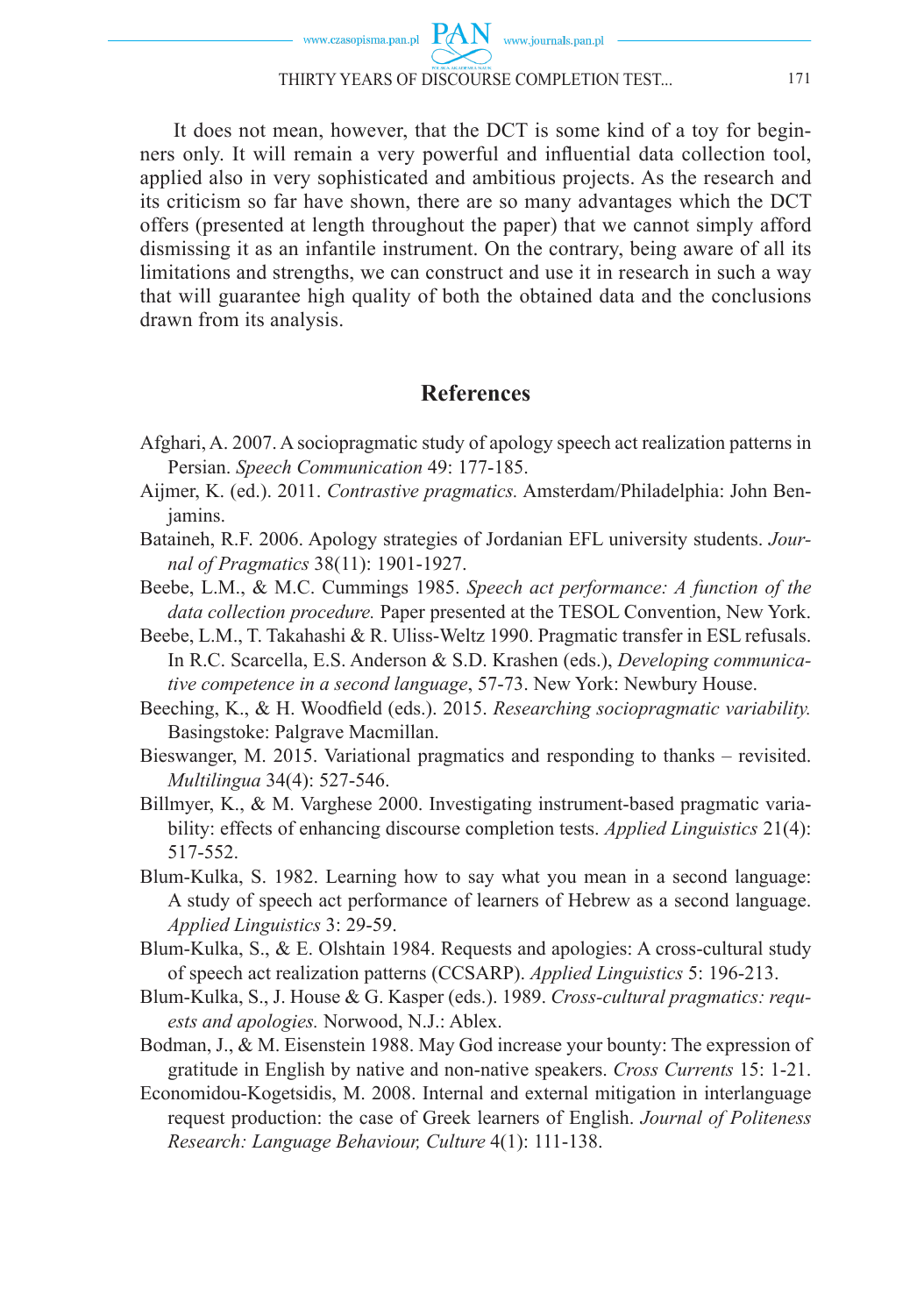

- Economidou-Kogetsidis, M. 2009. Interlanguage request modification: the use of lexical/phrasal downgraders and mitigating supportive moves. *Multilingua* 28(1): 79-111.
- Economidou-Kogetsidis, M. 2013. Strategies, modification and perspective in native speakers' requests: A comparison of WDCT and naturally occuriring requests. *Journal of Pragmatics* 53: 21-38.
- Eisenstein, M., & J.W. Bodman 1986. 'I very appreciate': Expressions of gratitude by native and non-native speakers of American English. *Applied Linguistics* 7: 167-185.
- Faerch, C., & G. Kasper 1989. Internal and external modification in interlanguage request realization. In S. Blum-Kulka, J. House & G. Kasper (eds.), *Cross-cultural pragmatics: requests and apologies*, 221-247. Norwood, N.J.: Ablex.
- Felix-Brasdefer, C.J. 2010. Data collection methods in speech act performance: DCTs, role plays and verbal reports. In A. Martinez-Flor & E. Uso-Juan (eds.), *Speech act performance: theoretical, empirical and methodological issues*, 41-56. Amsterdam: John Benjamins.
- Golato, A. 2003. Studying compliment responses: a comparison of DCTs and recordings of naturally occurring talk. *Applied Linguistics* 24(1): 90-121.
- Hudson, T. 2001. Indicators for pragmatic instruction: Some quantitative tools. In K.R. Rose, & G. Kasper (eds.), *Pragmatics in language teaching*, 283-300. Cambridge: Cambridge University Press.
- Jebahi, K. 2011. Tunisian university students' choice of apology strategies in a discourse completion task. *Journal of Pragmatics* 43: 648-662.
- Jucker, A. 2009. Speech act research between armchair, field and laboratory. The case of compliments. *Journal of Pragmatics* 41: 1611-1635.
- Jucker, A., G. Schneider, I. Taavitsainen & B. Breustedt 2008. Fishing for compliments: precision and recall in corpus-linguistic compliment research. In A. Jucker & I. Taavitsainen (eds.), *Speech acts in the history of English (Pragmatics and Beyond New Series 176)*, 273-294. Amsterdam/Philadelphia: John Benjamins.
- Kasper, G. 2000. Data collection in pragmatic research. In H. Spencer-Oatey (ed.), *Culturally speaking: Managing rapport through talk across cultures*, 316-369. London: Continuum.
- Kasper, G., & M. Dahl 1991. *Research methods in interlanguage pragmatics. Technical report #1* (Vol. 13). Honolulu: Second Language Teaching & Curriculum Center.
- Kim, H. 2008. The semantic and pragmatic analysis of South Korean and Australian English apologetic acts. *Journal of Pragmatics* 40: 257-278.
- Lado, R. 1957. *Linguistics across cultures. Applied linguistics for language teachers.* Ann Arbor: University of Michigan Press.
- Lee, C. 2005. A cross-linguistic study on the linguistic expressions of Cantonese and English requests. *Pragmatics* 15(4): 395-442.
- Levenston, E., & S. Blum 1978. Discourse completion as a technique for studying lexical features of interlanguage. *Working Papers in Bilingualism* 15: 13-21.